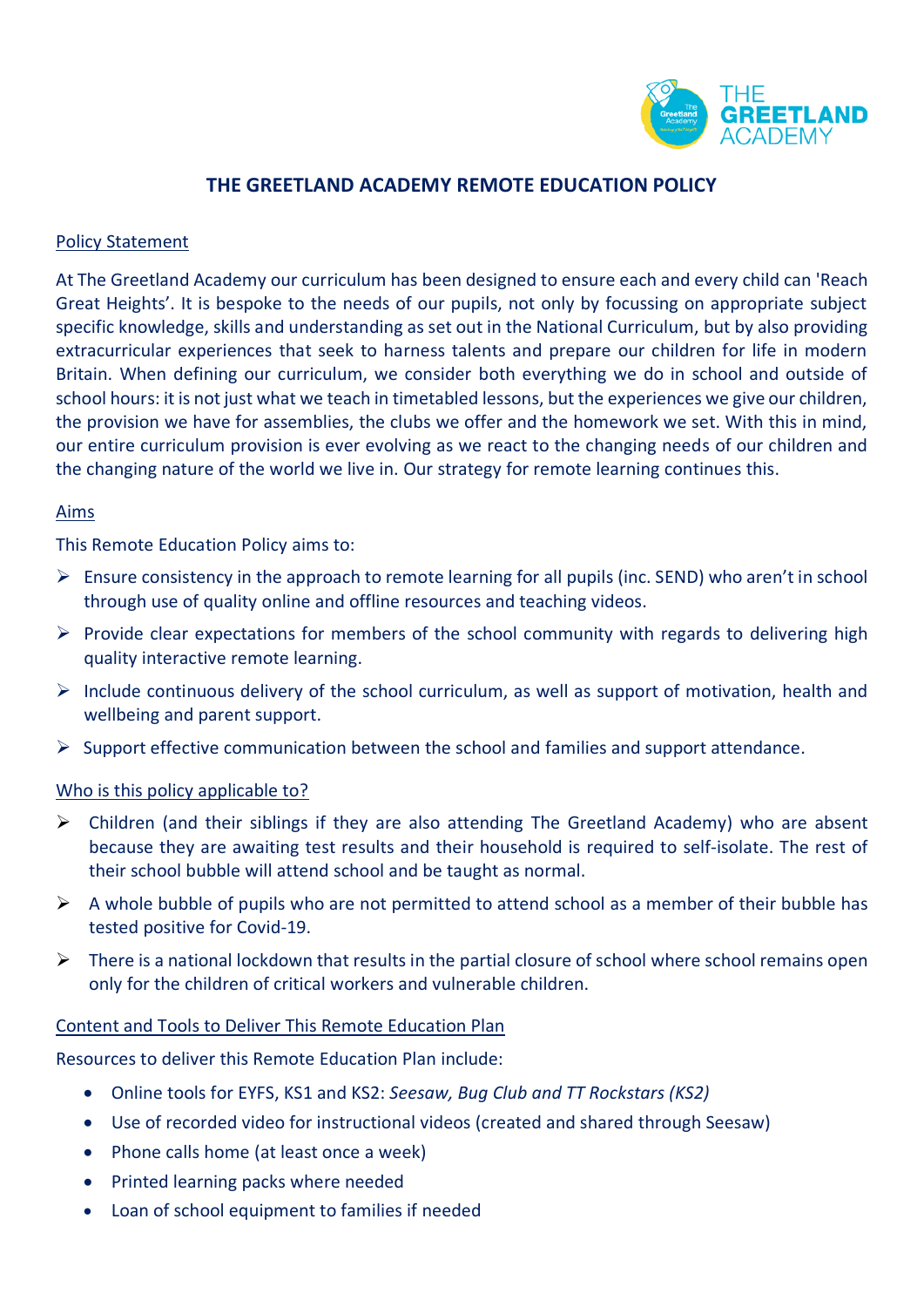# Remote Learning Plan

#### **1. Whole Bubble Closure**

| The school day will work as follows: |  |
|--------------------------------------|--|
|--------------------------------------|--|

| $9:00 - 10:30$        | English                            |
|-----------------------|------------------------------------|
| $11:00 - 12:30$ Maths |                                    |
|                       | 13:30 - 15:30   Foundation Subject |

Each subject will have a video to access which will be available from the start of each lesson as timetabled. The video will include a teaching input with modelled examples to follow. Questions will be given and children will be asked to pause the video to allow time to respond to the questions. Practice activities linked to the lesson input will then be given and the children have the rest of the lesson time to complete these and upload for teacher feedback. Teachers and teaching assistants will look at individual responses and give feedback through comments between 9:00 - 15:30 each school day.

Friday celebration assemblies will continue to be delivered remotely with the option for children at home to join these. For those who do join, they will remain online after for a class wellbeing activity to allow for interaction with their peers.

## **2. Individual Children Isolating at Home**

Children at home will access English, Maths and a foundation subject work set by teachers daily on Seesaw. The activities will be in line with the work taught in class and will continue until the child returns to school. Feedback will be provided daily by the teachers. All children isolating will be invited to attend our weekly whole school assembly through Zoom.

# **3. Partial School Closure (open to the children of critical workers and vulnerable children)**

We have planned our remote learning provision to ensure that we continue to deliver our curriculum and so that it is accessible for all. We will include teaching input videos that the children can work through to support them being able to work independently as we appreciate that parents may be working at home. All classes will have a face-to-face meet on Zoom every day from Monday to Thursday. For KS1 this will be story time at 2.30pm. Y3 and 4 will have a morning briefing at 9.15am and Y5 and 6 have a morning briefing at 9.30am. The class teacher will post an appropriate internet use agreement on Seesaw for parents to agree to and then follow this up with the Zoom link.

## **Daily Timetable:**

| 8:45am                      | Online registration - all children are to comment or like the teacher's note                                                                                                                                                                                                                               |  |
|-----------------------------|------------------------------------------------------------------------------------------------------------------------------------------------------------------------------------------------------------------------------------------------------------------------------------------------------------|--|
| $9:00$ am - 10:30am         | KS2 morning briefings<br>English and phonics (KS1 only) - input video plus activities                                                                                                                                                                                                                      |  |
| $11:00am - 12:30pm$         | Maths - input video plus activities                                                                                                                                                                                                                                                                        |  |
| 13:30pm - 15:30pm           | Foundation Subject - input video plus activities<br><b>KS1 story time</b>                                                                                                                                                                                                                                  |  |
| <b>Additional Provision</b> | Bug Club Reading-ongoing<br>(a letter will follow shortly with more details about this)<br>Picture News Assembly - shared on a Monday<br>Story time videos - ongoing<br>Keeping healthy activity from Mr Bade - posted twice a week<br><b>KS2 TT Rockstars- ongoing</b><br>Friday year group Zoom sessions |  |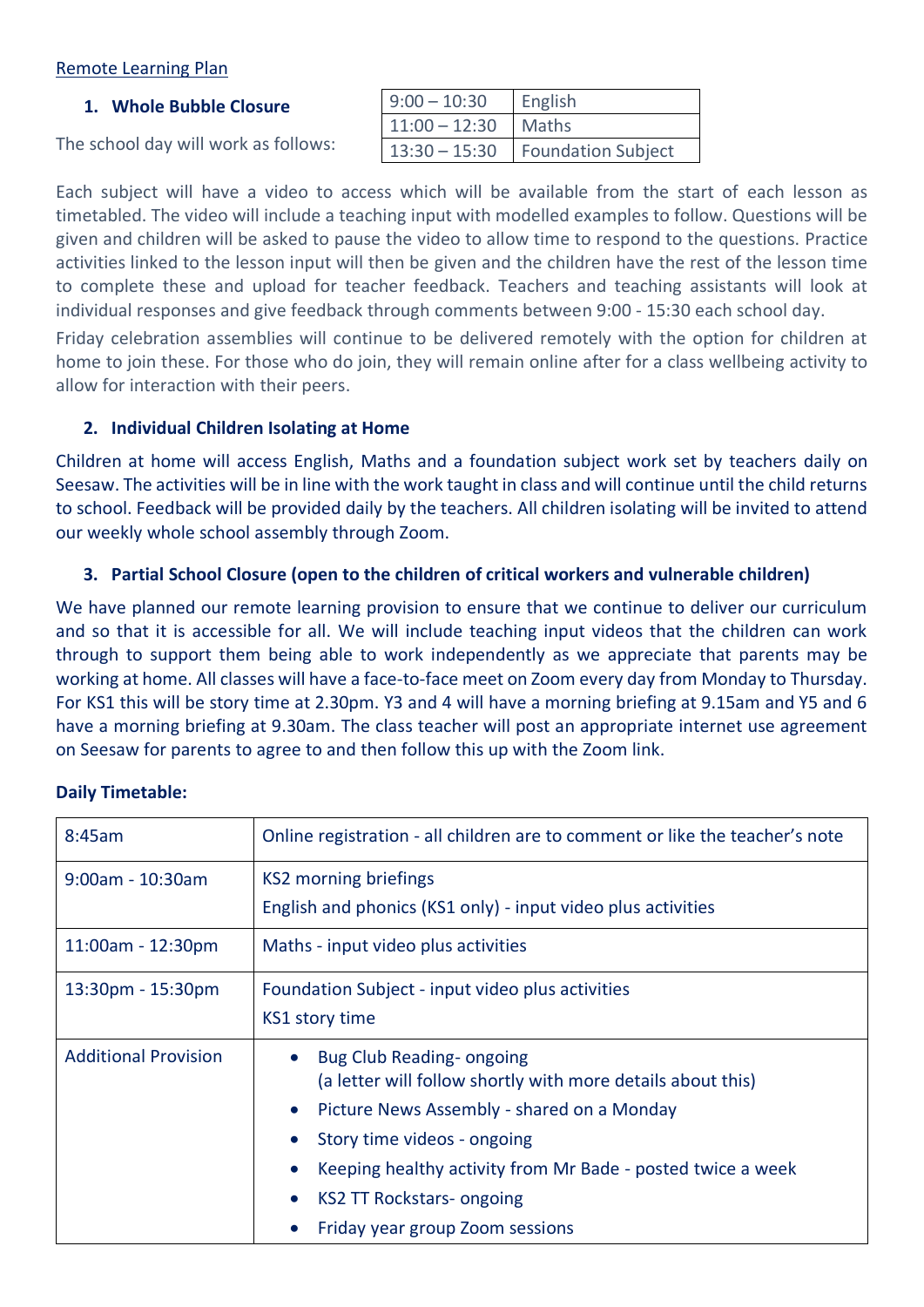Teachers will keep a record of children who have been on Seesaw each day like the school register and teachers and teaching assistants will give feedback on the children's work during the hours of 9:00am and 15:30pm.

On a Friday, children will be invited to a year group Zoom assembly where their teachers will award their 'star of the week' and then the children will all take part in a fun activity to support their wellbeing. The class teacher will post the Zoom link on Seesaw.

To further support the wellbeing of our children, a member of the year group team will ring home once a week and our Learning Mentor will offer wellbeing support to identified children also.

# Home and School Partnership

The Greetland Academy is committed to working in close partnership with families and recognises each family is unique, because of this remote learning will look different for different families in order to suit their individual needs.

Pupils will need to use their individual code to sign into Seesaw; this is different from the 'Families' QR code and will be accessed using the CLASS Seesaw app. New copies of this code have been sent home. Teachers should ensure each child has home access to Seesaw.

Where possible, it is beneficial for young people to maintain a regular and familiar routine. The Greetland Academy would recommend that each 'school day' maintains a structure. There will be three 'lessons' a day if a child is expected to remain at home. The school day will mirror the timings of a usual school day to support children's sense of routine**.**

We would encourage parents to support their children's work, including finding an appropriate place to work and, to the best of their ability, encourage them to work with good levels of concentration.

Every effort will be made by staff to ensure that work is set promptly. Should accessing work be an issue, parents should contact school and alternative solutions may be available. These will be discussed on a case-to-case basis.

All children are regularly reminded of e-safety rules and these apply when children are working on computers at home.

## Roles and responsibilities

# **Teachers:**

*Please note: the suggested responsibilities below relate to where a whole class/bubble is isolating or there is a partial closure of school and would be reduced when fewer children are isolating and the majority of the class are in school.*

When providing remote learning, teachers must be available between 8:45 – 15:30.

If teachers are unable to work for any reason during this time, for example due to sickness or caring for a dependent, they should report this using the normal absence procedure.

When providing remote learning, teachers are responsible for:

Setting work:

- o Teachers will set work for the pupils in their classes through Seesaw.
- o The work set should follow the planned timetable.

Providing feedback on work:

o English, Maths and foundation subject work submitted will be given feedback in a timely manner.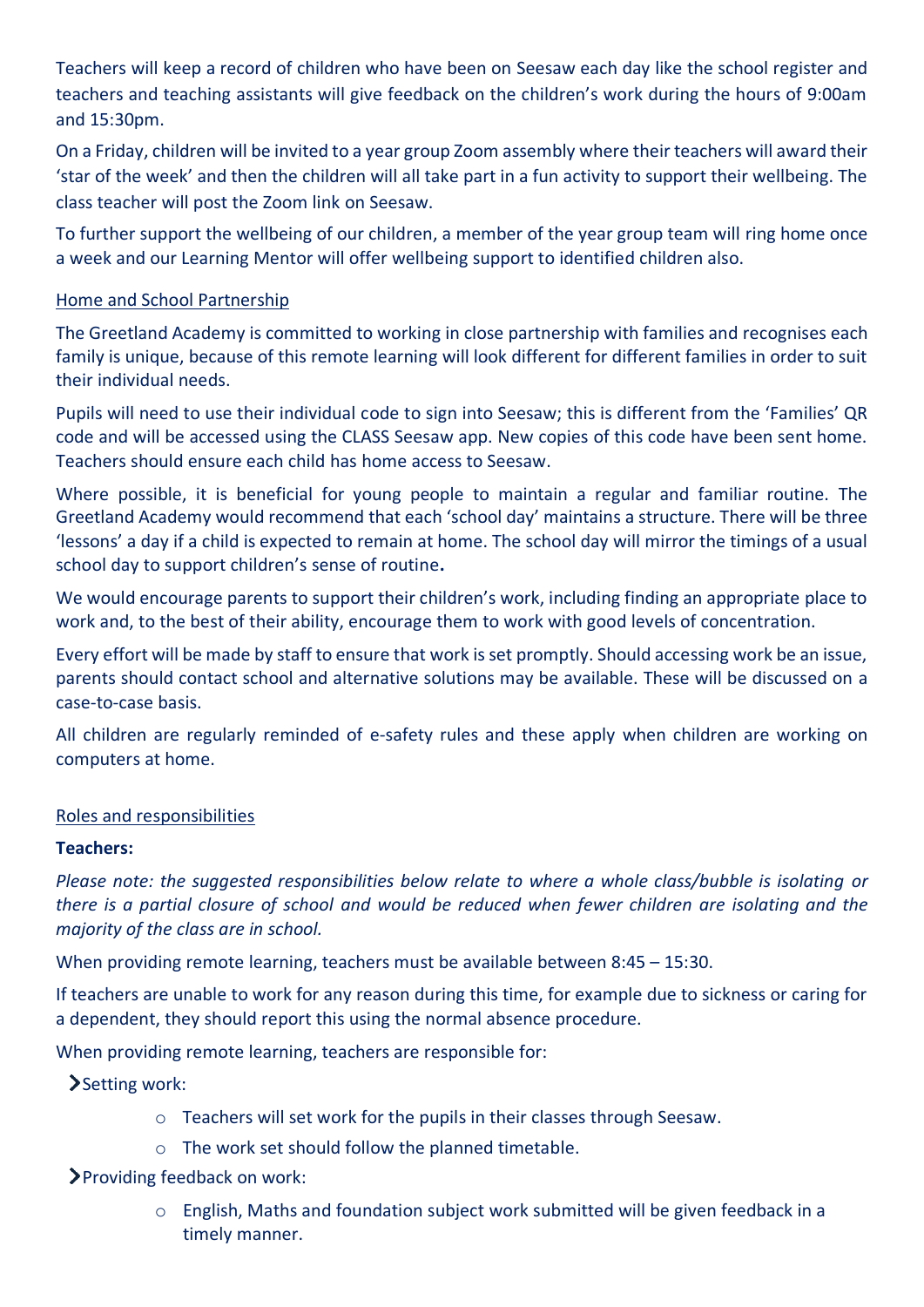$\blacktriangleright$  Keeping in touch with pupils who aren't in school and their parents:

- o If there is a concern around the level of engagement of a pupil/s, parents should be contacted via phone to assess whether school intervention can assist engagement.
- o All parent/carer communication emails should go through the school admin account [\(ks2@greetlandacademy.org.uk\)](mailto:ks2@greetlandacademy.org.uk).
- o Any complaints or concerns shared by parents or pupils should be reported to a member of SLT – for any safeguarding concerns, refer immediately to the DSL.

# **Teaching Assistants and SEN Support Staff:**

 $\sum$ Teaching assistants must be available between their usual working hours

- $\blacktriangleright$  If they are unable to work for any reason during this time, for example due to sickness or caring for a dependent, they should report this using the normal absence procedure.
- During the school day, teaching assistants and SEN support staff must complete tasks as directed by a member of the SLT and their class teacher. This will include supporting the teacher to monitor Seesaw and making phone calls home. For SEN support staff, they may also contribute remotely to the delivery of their child's IEP.

# **Senior Leaders:**

Alongside any teaching responsibilities, senior leaders are responsible for:

- $\sum$  Co-ordinating the remote learning approach across the school inc. daily monitoring of engagement.
- Monitoring the effectiveness of remote learning and explaining how they'll do this, such as through regular meetings with teachers and subject leaders, reviewing work set or requesting feedback from pupils and parents.
- Monitoring the security of remote learning systems, including data protection and safeguarding.
- Support with home learning if a teacher is unable to do so due to illness.

## **Designated Safeguarding Lead:**

The DSL is responsible for managing and dealing with all safeguarding concerns. For further information, please see the Safeguarding and Child Protection Policy.

# **IT Lead:**

The IT Lead and contracted IT technicians are responsible for:

- Fixing issues with systems used to set and collect work.
- Helping staff with any technical issues they're experiencing.
- Reviewing the security of remote systems and flagging any data protection breaches to the DPO.
- Assisting pupils and parents with accessing the internet or devices.
- Support families with the loan of equipment if they do not have the resources at home.
- Ensuring that the school has adequate insurance to cover all remote working arrangements.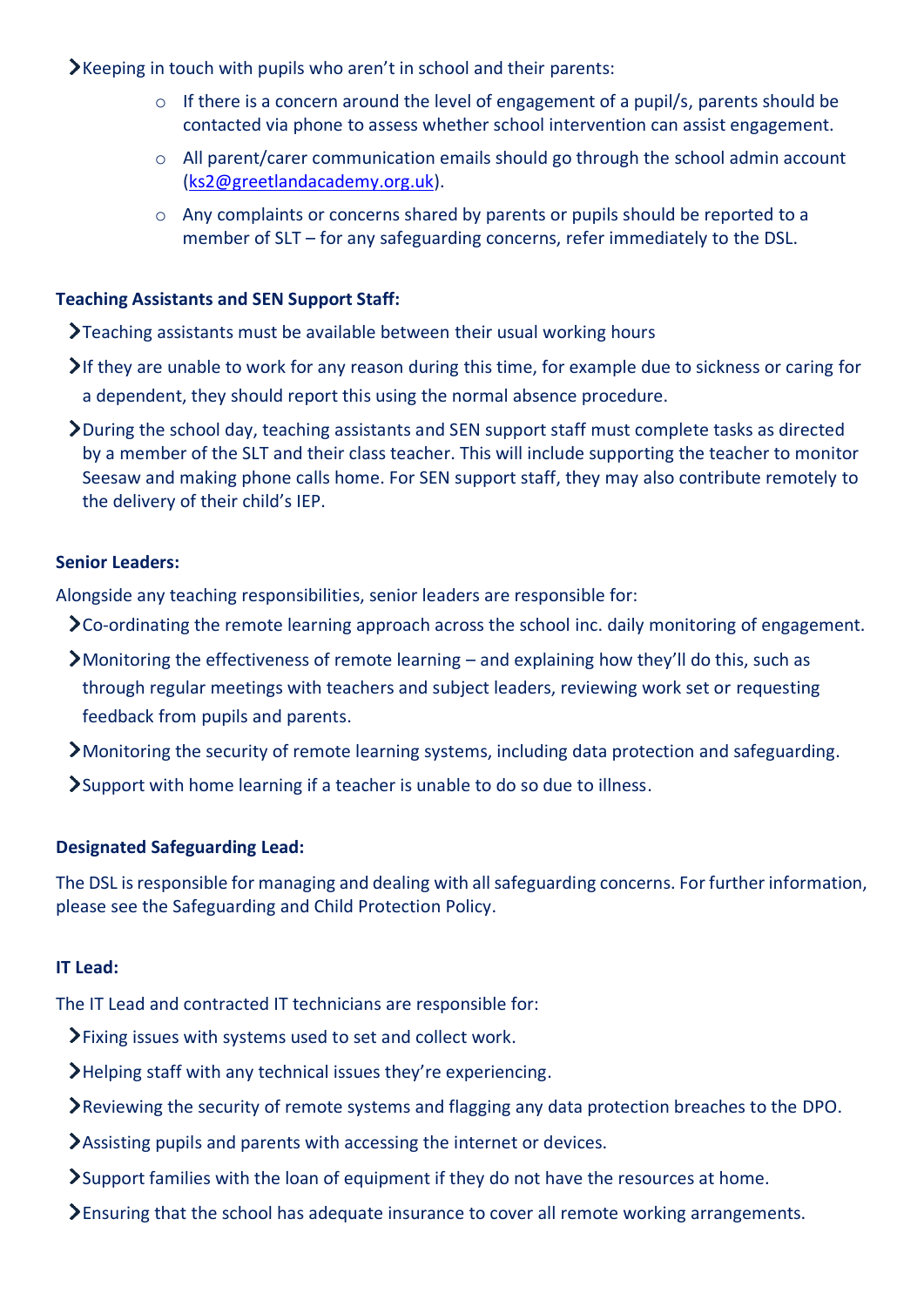## **The SENCO:**

- Liaising with the ICT Lead to ensure that the technology used for remote learning is accessible to all pupils and that reasonable adjustments are made where required.
- Ensuring that pupils with EHC plans continue to have their needs met while learning remotely, and liaising with the principal and other organisations to make any alternate arrangements for pupils with EHC plans.
- Identifying the level of additional support that may be needed for the children on the SEN register whilst they are at home and support teachers to provide this.
- Support SEN support staff to provide IEP interventions remotely where possible.

#### **Pupils and Parents:**

Staff can expect pupils learning remotely to:

- Complete work to the deadline set by teachers.
- Seek help if they need it, from teachers.

Staff can expect parents with children learning remotely to:

- Make the school aware if their child is sick or otherwise can't complete work.
- Seek help from the school if they need it.
- $\sum$  Be respectful when making any concerns known to staff.

## **Trust supported by the LGB :**

The Trust, supported by the LGB, is responsible for:

- Monitoring the school's approach to providing remote learning to ensure education remains as high quality as possible.
- Ensuring that staff are certain that remote learning systems are appropriately secure, for both data protection and safeguarding reasons.

Links with other Policies

This policy is linked to our:

- > Safeguarding policy
- Behaviour policy
- > Child protection policy
- Data protection policy and privacy notices
- > Online safety policy
- Staff Code of Conduct